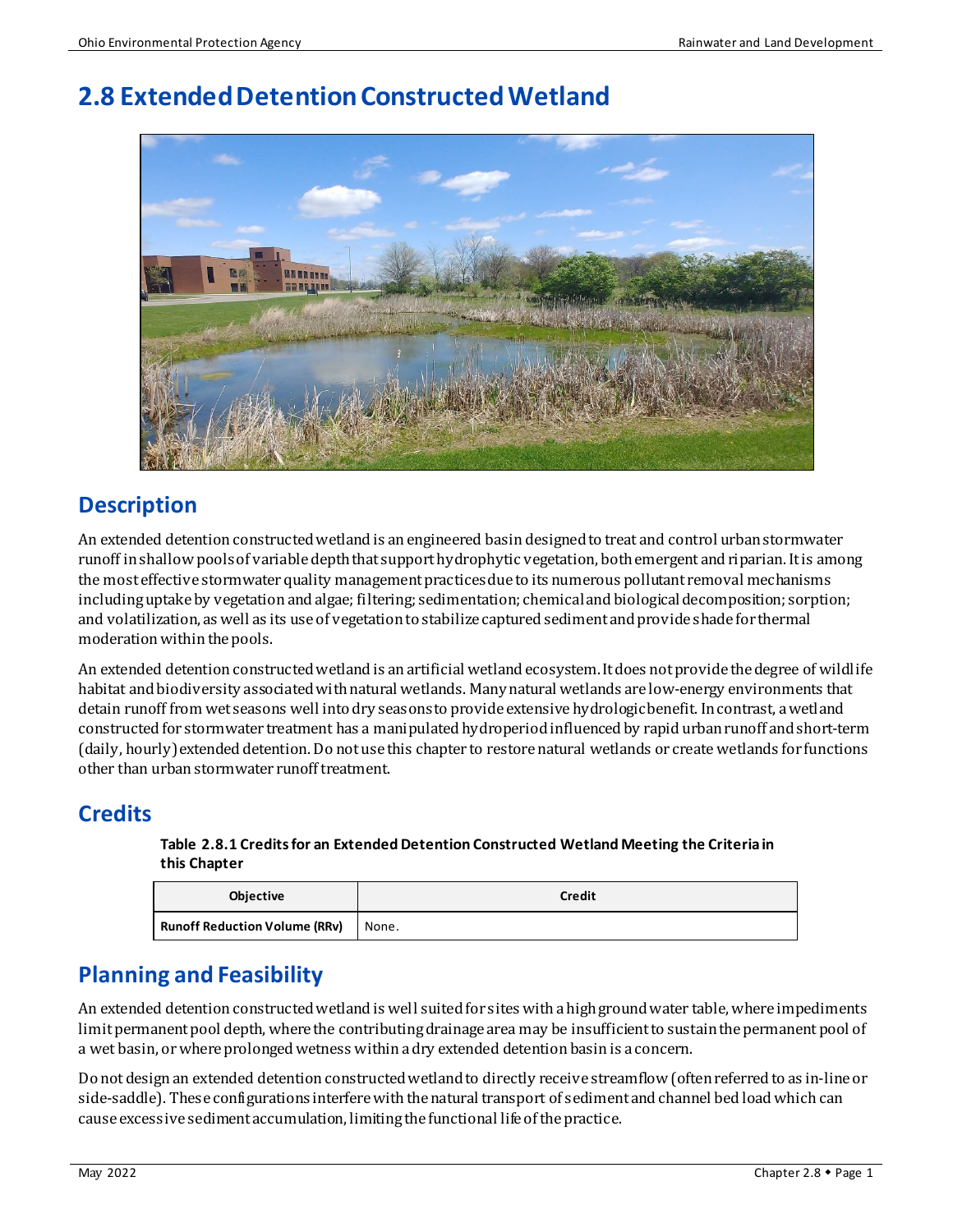Suitable soil must be available for constructing a stable embankment and ensuring sufficient impermeability. Prior to final design, a qualified professional should conduct an on-site soil evaluation to characterize the adequacy of the soil stratum of the proposed pool, embankment, and borrow areas. Do not rely solely onweb soil surveydata to characterize the engineering properties of soils for design purposes.

Dams are regulated under the Ohio Revised Code (ORC) 1501:21 Dam Safety Administrative Rules. A dam is exempt from the state's authority (ORC Section 1521.062) if it is six feet or less in height regardless of total storage; less than 10 feet in height with not more than 50 acre-feet of storage, or not more than 15 acre-feet of total storage regardless of height. Check with the Ohio Department of Natural Resources for the most current requirements.

Jurisdictional wetlands may not serve as an extended detention constructed wetland.

# **Design Criteria**

The design of an extended detention constructed wetland requires careful planning from both a hydrologic and an ecological perspective to ensure long-term success. If possible, consult with a wetland ecologist or other knowledgeable professional to develop the right proportions of water depths and plant species. To meet post-construction stormwater management objectives and maximize the functional life of the practice, design an extended detention constructed wetland according to the following criteria.

### **Water Quality Volume Storage**

Provide a temporary or detention storage volume equal to the water quality volume (WQv) above the water surface elevation (WSE) of the permanent wetland pool and belowthe invert of a local peak discharge control outlet or the auxiliary spillway(see Figure 2.8.1). Calculate the WQv for the drainage area to the wetland as described in Chapter 2.16 and as required by Ohio EPA's NPDES general permit for construction activities.

#### **Outlet Structure and Drawdown**

Design an outlet structure to drain or draw down the WQv storage over a minimum 24-hour period with less than 50 percent of the WQv storage emptying within the first eight hours. Targeting a 24-hour drawdown period extends detention of the WQv long enough to provide treatment but short enough to provide storage for subsequent rainfall events. Extending the detention time also lessenserosion in receiving channels by reducingthe flow rate of discharging runoff.

Extended detention of the WQv can require a small orifice or weir outlet that must be designed to minimize clogging and be accessible for maintenance activity. Areverse slope pipe outlet draws water mid-depth ina micropool to minimize clogging of awater quality orificeby floating debris and vegetation while also preventing the outlet from drawing nutrient-rich bottom sediment. Size the micropool to hold at least 10 percent of the water quality volume with an average depth of at least three feet. A V-notch, T-shape, or trapezoidal broad-crested weir and micropool may be a better alternative for low head wetlands. See Chapter 2.6 for further discussion on outlet configurations.

The outletmay also include flashboard risers so the wetland can be drained for maintenance purposes or temporarily manipulated for plant health. If installed, flashboard risers mustbe secured so that only intended personnel can manipulate the water level. The design outlet elevation(s) must be permanently markedin the riser to ensure the design conditions are properly returned to after any temporarily lowering occurs.

In addition to the sizing and configuration of the water quality control outlet, design the outlet spillway to be structurally sound and specify:

- durable pipe and other materials that will resist degradation under ultraviolet light, oxidation, and other forms of corrosion;and
- proper grouting or sealing of any pipe joints and penetrations to prevent unintentional bypass of the controlled outlet.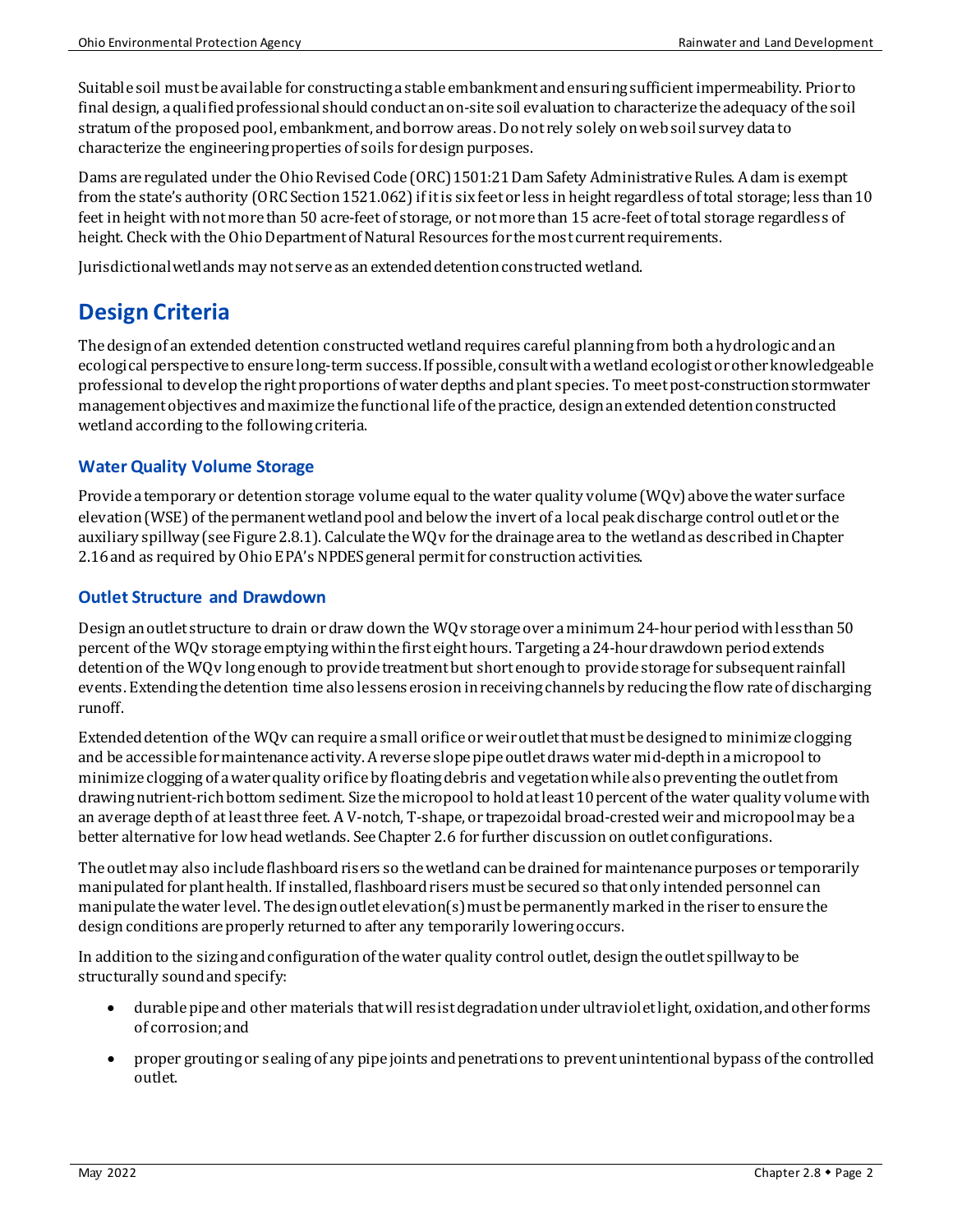An outfall to a stream or ditch must be stable for the maximum (pipe-full) design discharge. Use outlet protection consistent with state or local guidance to prevent erosion of the receiving channel bed or banks. Minimize any necessary modifications to a receiving stream channel.

The constructed wetland shall have an auxiliary outlet to pass storm events that exceed the WQv.

### **Local Peak Discharge Control**

Where local regulations require additional peak discharge control for moderate to large storm events (often with the critical storm method described in Appendix 2.A.3), design a multi-stage outlet (see Figure 2.14.1) with additional storage volume. It is not necessary to stack the storage volume needed for peak discharge control above WQv except where required by local regulation, however the WQv storage must be developed prior to activation of an upper peak discharge control outlet.



**Figure 2.8.1 Conceptual illustration of an extended detention constructed wetland (not to scale).**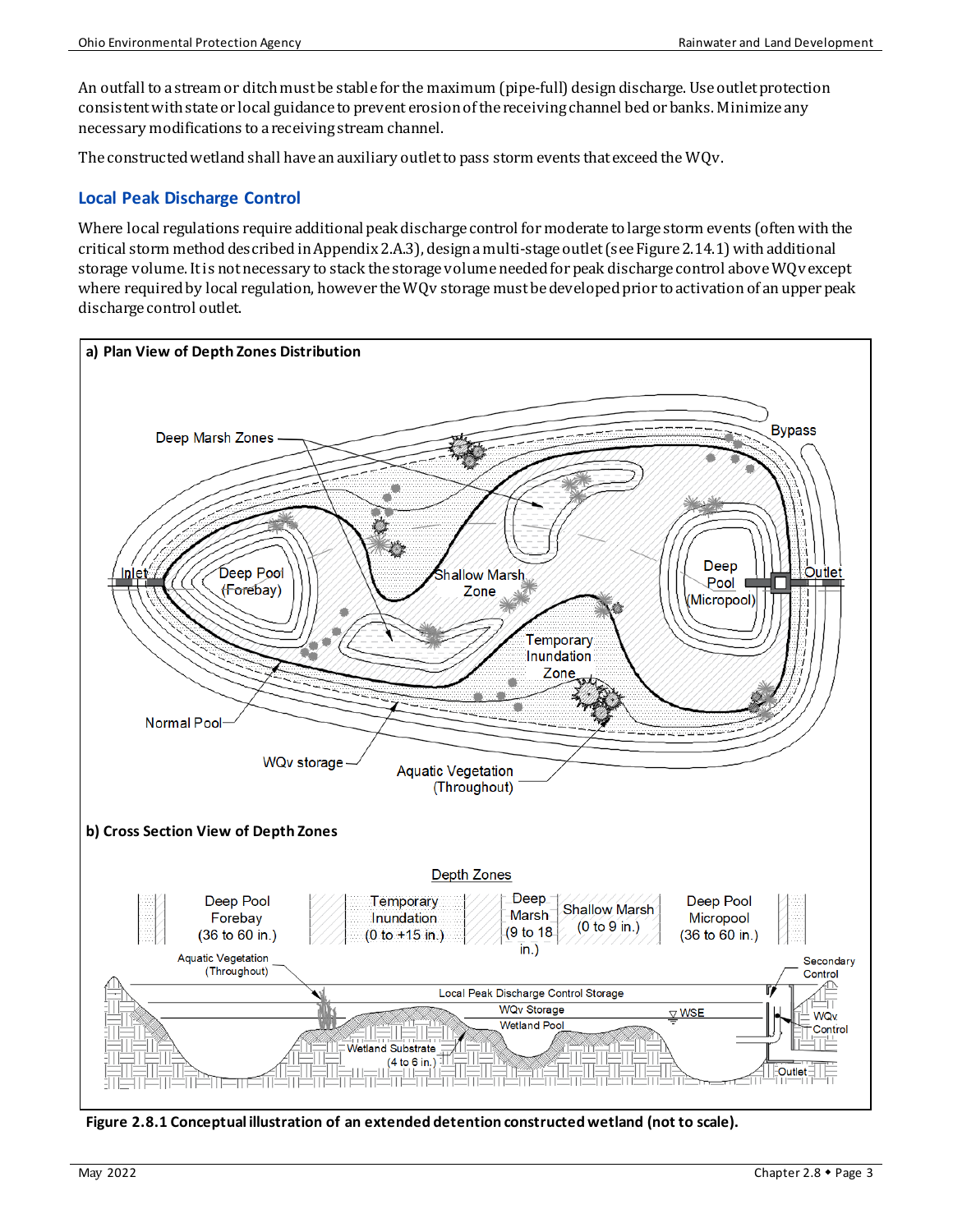### **Permanent Wetland Pool**

Design awetland permanent pool with complex micro and macro topography that develops a long, serpentine flow path through the pool and/or use submerged embankments to spread flow through multiple cells that segment the pool. The objective is to create diverse and balanced ecological settings that support multiple treatment mechanismsas well as maximize the water residence timewithin the wetland. In all cases, prevent short-circuiting within the pool by separatingthe outlet and inlet to develop a flow length to width ratio of 1:1. Avoid layouts that may develop a channelized flow path through erosion or narrow gaps in vegetation.

The permanent wetland pool volume should be based on a detailed ecological assessment and water budget to determine the sustainable pool volume and appropriate hydroperiod. The water budget should include water entering the pool from direct precipitation, surface runoff, and groundwater and exitingby evaporation, plant transpiration, stormwater discharge, and seepage. Consult *Engineering Field Manual,Chapter 13[1](#page-3-0)* for guidance on developing a water budget for a constructed wetland.

If it is not practical to conduct a detailed ecological assessment and water budget, provide a permanent wetland pool meeting the criteria given in Table 2.8.2 and illustrated in Figure 2.8.1. A detailed grading plan reflecting these criteria must be provided by the designer.

| Zone                                   | Surface Area<br>(Percent of Total) | Depth Range<br>(Inches)            | Min. Volume<br>(Percent of WQv) | <b>Notes</b>                                                                                                                                                                                              |
|----------------------------------------|------------------------------------|------------------------------------|---------------------------------|-----------------------------------------------------------------------------------------------------------------------------------------------------------------------------------------------------------|
| Deep<br>Pool                           | 20 to 25                           | 36 to 60                           | 20                              | Permanently flooded.<br>Includes forebay(s) and micropool.<br>May support submerged or floating vegetation.                                                                                               |
| Deep<br>Marsh                          | 5 to 15                            | 9 to 18                            | 10                              | Flooded long-term.<br>Supports emergent plants.                                                                                                                                                           |
| Shallow<br>Marsh                       | 30 to 45                           | 0 <sub>to</sub> 9                  | 10                              | Flooded long-term.<br>Supports hydrophytic plants that can tolerate both<br>wet and dry conditions.                                                                                                       |
| <b>Temporary</b><br>Inundation<br>Zone | 30 to 45                           | $0$ to $+15$<br>(Above the<br>WSE) | n/a                             | Long-term saturation.<br>Inundated on an irregular basis following rain events.<br>Provides detention storage only.<br>Supports hydrophytic or riparian plants that can<br>tolerate extended dry periods. |

**Table 2.8.2 Permanent Wetland Pool Criteria**

## **Forebay(s)**

A forebay is a small basin located at the inlet to a practice, separate from the main pool, and readily accessible for maintenance. It serves multiple functions: sedimentation, energy dissipation, and inflow dispersion. A separate forebay pool absorbs the energy of incoming concentrated runoff before distributing it throughout the wetlandas slow, uniform flow over the berm. This improves the mean water residence time and promotes the gravitational settling of fine particles within the main pool. A forebay also facilitates maintenance by capturing initial (coarse grain) sediment deposition in a confined, accessible area.

Locate a forebay at concentrated flow inlets that convey runoff from 10 percent or more of the wetland's total drainage area or any inlet expected to contribute an excessive sediment load. Proportionthe area and volume among multiple forebays if the wetland has multiple inlets. Where possible, design the forebay to receive multiple inlets.

The forebay average depth should be at least three feet to dissipate turbulent inflow without scouring and resuspending previously deposited sediment.

Design the forebay for ease of construction and cleanout. Equip the forebay with a metered rod for monitoring sediment accumulation. The bottom of the forebay may be hardened to make sediment removal easier. To accommodate frequent

<span id="page-3-0"></span><sup>&</sup>lt;sup>1</sup> This document is publicly available from the U.S. Department of Agriculture, Natural Resource Conservation Service on their website.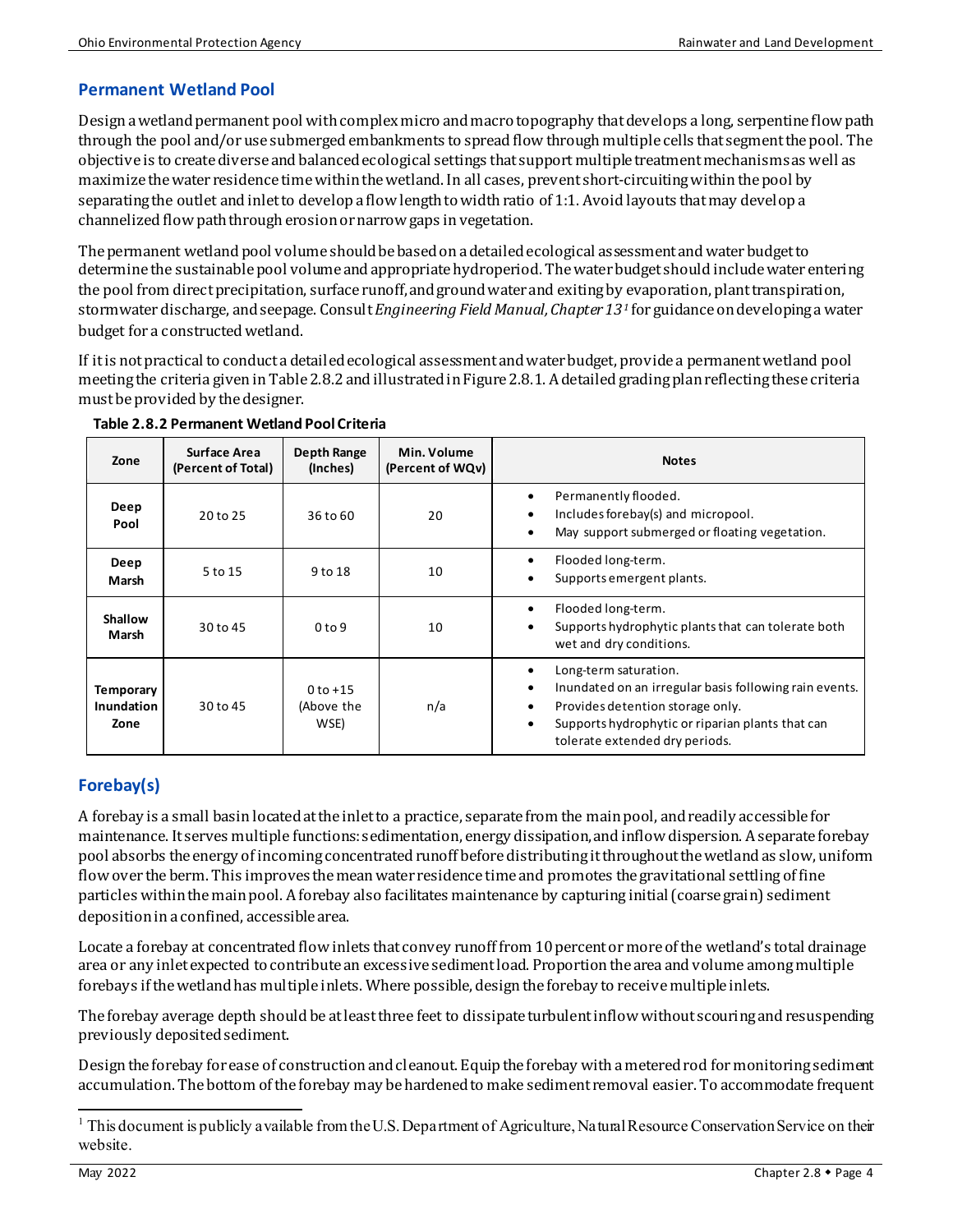sediment cleanout, provide unobstructed equipment access to the forebay.

#### **Wetland Substrate**

The importance of the substrate in constructed wetlands cannot be over-emphasized. Many constructed wetlands are excavated into sub-soil that lacks the structure, nutrients, and organic matter needed to support the vigorous growth of wetland plants. Rhizomes and roots may penetratewell into loamy soil, but dense or clayey subsoil will inhibit root growth. Further, the low nutrient contentof subsoil limits growth and development.

Design a substrate or planting medium conducive to wetland plant growth and retention of contaminants. Stockpiling the original topsoil excavated from the wetland area for later use as a soil amendment is strongly recommended. If available, wetland mulch is preferabledue to its maturity and seedor propagulebank. Donor soils for wetland mulch shall not be removed from natural wetlands without proper permits.

Plow, disk, or rip the substrate to a depth of four to six inches and, if necessary, incorporate an organic amendment of wetland mulch, original topsoil, very mature compost, leaf litter, and/or other stable organic material. Target the properties listed in Table 2.8.3 when selecting or specifying substrate soil.

#### **Table 2.8.3 Recommended Extended Detention Constructed Wetland Substrate Properties (adapted from Davis, 1995)**

| pН                             | $6.5$ to $8.5$                       |
|--------------------------------|--------------------------------------|
| Cation Exchange Capacity (CEC) | 15 meg / $100 g$                     |
| Electrical Conductivity (EC)   | $<$ 4 mmho/cm                        |
| Texture                        | Loam,<br>Silt Loam, or<br>Sandy Loam |
|                                |                                      |

### **Wetland Vegetation Plan**

The design of an extended detention constructed wetland must include a plan for establishing hydrophytic vegetation. Vegetation may be established by either planting nursery stock (plants or rhizomes), seeding, mulching with soil from an existing wetland, or a combination. Volunteer establishment is not acceptable as it often leads to monocultural stands of invasive or undesirable species. A wetland vegetation or landscaping plan must addresseach of the following items.

- 1. **Plant Species Selection** A variety of wetland plant species, typically six or more, with tolerance to various water levels and water chemistry should be specified. Species that have worked well in constructed urban wetlands include common three square, arrowhead, soft stem bulrush, wild rice, pickerelweed, sweetflag, smartweeds, spike rush, soft rush, and a number of other sedges. Many of these species are aggressive colonizers that accelerate establishment. When selecting plant species, give priority to native wetland plants collected or grown from material within the ecological region of the constructed wetland location. Do not specify noxious or invasive species that could spread and become a nuisance to surrounding wetlands.
- 2. **Location and Rates for Seeding, Sprigging, or Containerized Plants**  Initial planting should cover at least 30 percent of the total wetland area, concentrated in several areas, and have densities of four to five plants per square yard. Planting clusters of single species will improve the quality and diversity of plantings. An appropriate plantpalette should be planned for each depth zone.
- **3. Handling of Seed or Plant Materials** Nursery stock must be correctly handled prior to planting. For growing plants, this consists of keeping the roots moist at all times and the potted plants out of direct sunlight as much as possible. Vegetation should be planted as soon as possible to avoid damage during on-site storage. Dormant plant material should be stored under conditions similar to those under which the material was stored at the nursery.
- 4. **Seeding or Planting Dates and Methods** Ensure that plant materials have an acceptable rate of germination and/or survival. Certain seeds may require special treatment (for example, high or low temperatures) or require considerable time to germinate. Dormant seed only when recommended for the species. The transplanting window typically extends from early April to mid-June. This ensures the wetland plants have a full growing season to build the root reserves prior to winter. When planting container plants dig holes about one-third bigger to allow root systems an un-compacted area in which to develop.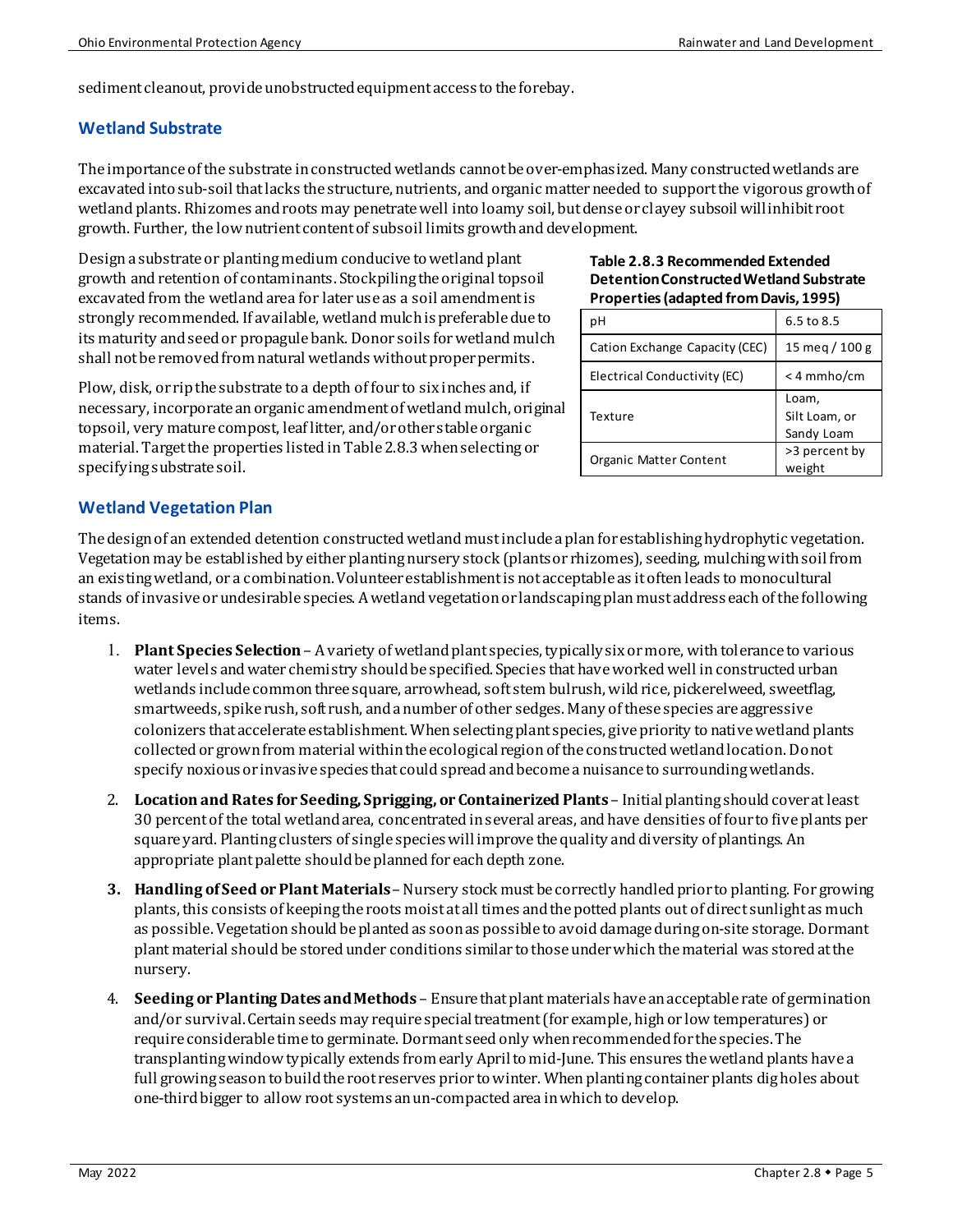5. **Moisture Management** – Moisture and ponding in the wetland mustbe carefully controlled prior to and during plant establishment. Manage the water level within the wetland to 1) discourage the growth of upland species, 2) stimulate seed germination, 3) prevent young or newly germinated emergent plants from drying out, 4) avoid stressing young plants not ready to survive in anaerobic soils andstanding water, and 5) ensure flooding does not float and wash away freshly sown seeds.

It is recommended the wetland area be flooded for several weeks prior to draining and planting. After germination or planting, a cycleof shallow flooding for five to seven days followed by a draw down to saturated soil conditions for 15 to 20 days is recommended by Hoag (2007) up to eight weeks prior to gradually increasing the water level or until the vegetation shows vigorous growth. The process of filling the constructed wetland may take three to four months.

6. **Invasives and Geese Management**– Both invasive species proliferation and feeding geese can threaten vegetation establishment. An aggressive management plan may be necessary to prevent and remove invasive species during the initial establishment period. Follow-up inspections in late spring and early fall are good times to treat or remove invasives. Controls may be necessary discourage geese from eating the seed or young plants.

# **Design Considerations**

In addition to the proceeding design criteria that address the stormwater management function, other design considerations are necessary to ensure a sound and successful practice. Consider the following items when designing a extended detention constructed wetlandand address them as appropriate.

## **Structural Integrity**

To ensure long-term operation and sustained performance, anextended detention constructed wetlandmust be designed to be structurally sound. Designers are encouraged to review both *Conservation Practice Standard Code 378 - Pond* and*Engineering Field Handbook, Chapter 11 - Ponds and Reservoirs* [2](#page-5-0) for guidance the design of the spillway and embankment. In all cases:

- protect the embankment from overtopping by designing an emergency spillway in native soil to bypass flow exceeding the outlet structure capacity in a non-erosive manner;
- design the outlet structure to withstand flotation;
- incorporate an anti-vortex device and trash rack on the outlet structure as necessary;and
- utilize proper soil compaction methods, a core trench, and anti-seep measures to reduce the risk of embankmentfailure.

## **Safety**

Public safety is an inherent concern with any open water, temporary or permanent. Appropriate measures such as fencing, warning signs, and personal flotation device stations are recommended. Outlet structures should be designed to prevent entry. Design the wetland pool to avoid situations where unsafe slopes or ledges approach open water.

# **Construction Considerations**

A successful wetland requires the contractor adhere precisely to the design grading which can be quite different from typical excavations. Supervision by the designer is recommended during both grading and planting activities.

An extended detention constructed wetland may not serve as a sediment control basin during active construction. Schedule construction of the wetland after permanent stabilization of the contributing drainage area and to coincide with optimal plant growth conditions.

<span id="page-5-0"></span><sup>&</sup>lt;sup>2</sup> These documents are publicly available from the U.S. Department of Agriculture, Natural Resource Conservation Service on their website.